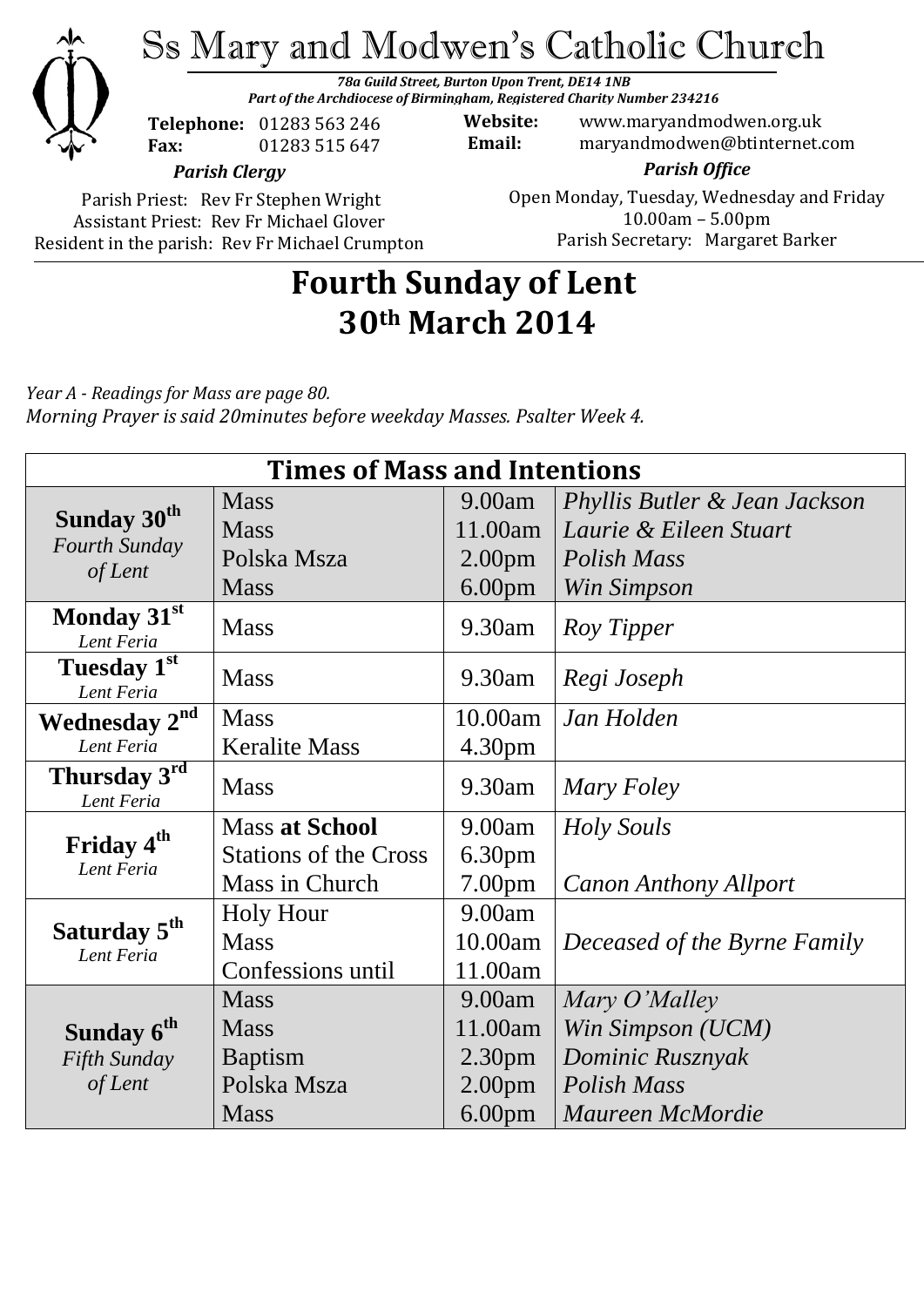### **Please pray for all the sick and housebound of the Parish:**

Kathleen Benson, David Hughes, Eileen Lee, Pat Bolton, Mary Burnside, David Hastilow, Maureen & Sidney Parker, Irene Hill, Olive Wilson, Eve Goode, Sarah Pursglove, Marjorie Staley, Marie Gibson, Martin Halligan, Martin Goddard, Merlin Joseph, Mary Hyde, Baby Katie, Betty Gould, Michael Wright, Tony Kerr-Delworth, Fr Bernard Shaughnessy, Mary Conway, Baby Tomasz Weedon, Kay Elizabeth Webster, Kirsty Freeman, Peter Hunt, Jonjo Finnegan, Michael Cobley, Russ Simpson, Brian & Rita Baldock, Joe & Marg Emery, Baby Niamh Rodriguez, Sylvia Breen, John Wain, Fr Rob Taylerson, Pete & Sue Hughes, Baby James Kersey, Baby Elsie Mae Freeman, Anne Cope, Alastair Furness, Damian Walsh, Arthur Walsh, Thomas McHugh, David Priest, Viv Saunders, Janet Stanley, Roz Fleetwood, James Cull, Isabel Kinsella, Paddy Griffin, Joan Maguire.

### **Lord Grant Eternal Rest to those who have died recently:**

Rosena Fitzpatrick. Czeslaw Kozlowski.

**Offertory Collection:** £415.36 (non Gift Aid); £334.18 (Gift Aid) Standing orders £460 (Gift Aid) thank you for your generosity.

Building & Development Fund – £304.77 Building & Development Fund running total: £41,379.23

This Weekend – Second Collection – Building & Development Fund Next Weekend – Second Collection – Building & Development Fund  $13<sup>th</sup>$  April – Second Collection – Building & Development Fund

### **For Next Sunday 6th April: - Please Pray for the Priests READERS and Seminarians of the Diocese:**

G Gough, H Wallace, N Townsley **EUCHARISTIC MINISTER** Sunday – Rev Fr Brian Doolan

G Taylor, R Scott, J Joseph Monday – Rev Fr David Doran J Dawe, J Gibson Tuesday – Rev Fr Michael Doyle T Joseph, W Moloney, L Farrington Wednesday – Rev Fr Gerard Doyle **TEA & COFFEE** Thursday – Rev Fr Christopher Draycott Lee & Roger/Sue & Lila/Rachel & Margaret Friday - Rev Fr David Duggan

# **CHURCH CLEANING**

Rosemary & Jane D **FLOWERS**  LENT NO FLOWERS **PIETY SHOP** Sarah & Marc, Helen, Sarah

**CASHIERS** Saturday – Rev Fr Pius Duniya Mandy & Family Sunday Next – Rev Fr Bruce Dutson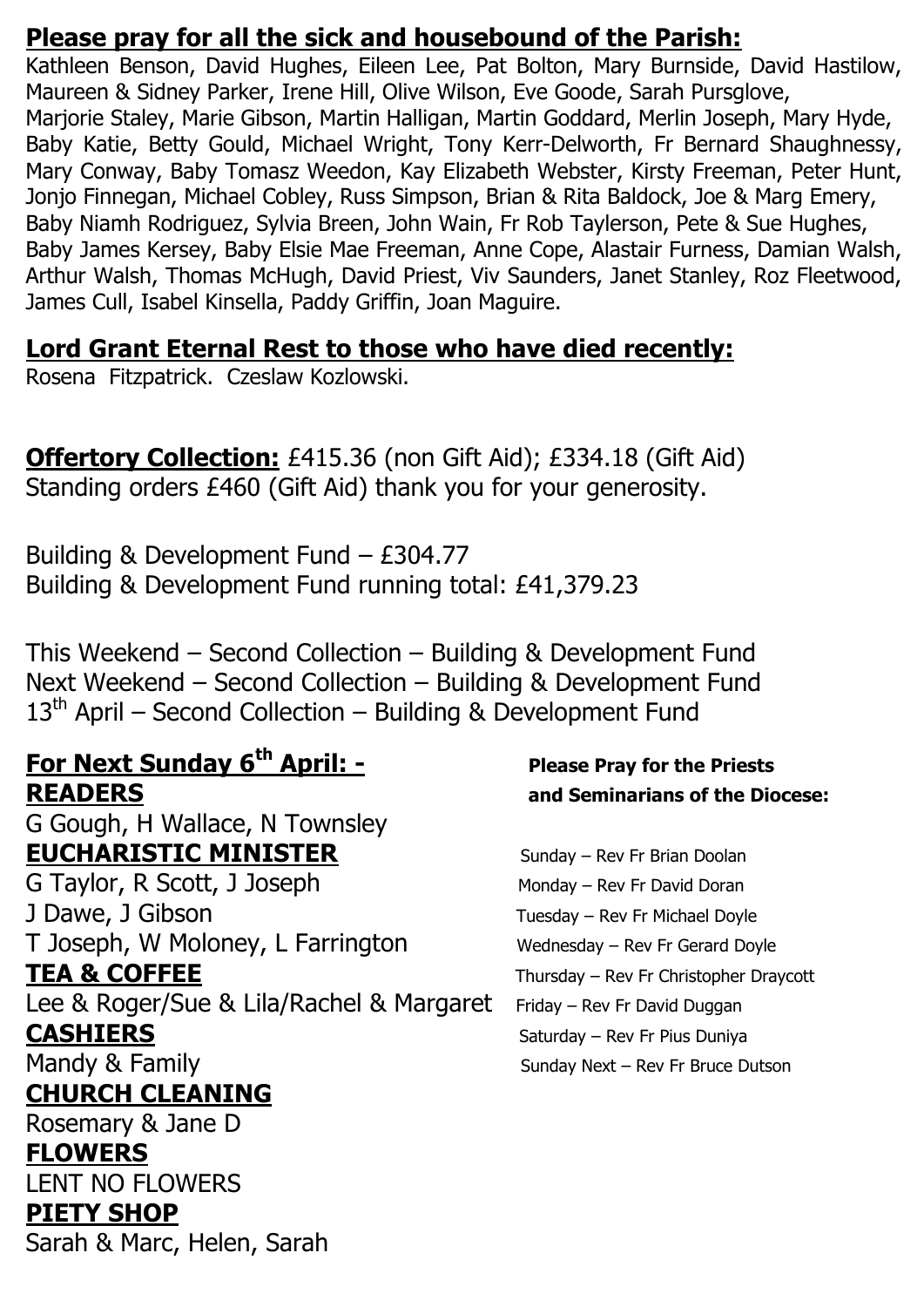**A BLESSED MOTHERS' DAY** to all Mothers. We pray for all of them this Sunday.

**THE SEASON OF LENT** is ordered to preparing for the celebration of Easter. We are all invited to deepen our prayer lives, fast and give alms. The Church reminds us that we should celebrate the Sacrament of Reconciliation, so that with purified hearts we may celebrate the paschal mysteries.

**FRIDAYS IN LENT:** Every Friday in Lent there will be Stations of the Cross at 6.30pm and Mass at 7.00pm.

**Lenten Alms:** If you are considering charitable giving please consider CAFOD, or please consider our social care agency, Fr Hudson's Society, whose contact details are on the poster in the porch.

**RECONCILIATION SERVICE:** As well as the regular time for Confessions on Saturday 10.30 – 11.00am there will be a Reconciliation Service at 7pm on Monday  $14<sup>th</sup>$  April here in Church. There will be the opportunity to celebrate the Sacrament of Reconciliation with visiting priests.

**DVD PRESENTATIONS AND DISCUSSION:** We are offering a series of DVD presentations by Fr Robert Barron entitled "Catholicism" on Thursday evenings in the Parish Hall, with an opportunity for discussion and refreshments. We hope you find the evenings informative. The next meetings are 3<sup>rd</sup> April & 10<sup>th</sup> April.

**PARISH LOTTERY:** Last week 105 numbers played. Winning Number -7, Sue Barke - £52.50. Congratulations, your cheque can be collected this weekend.

**OFFERTORY ENVELOPES:** The new envelopes are ready for collection from the Stephen Room after Mass **TODAY**. If you wish to start using the Gift Aid Scheme please speak to Fr Stephen, Fr. Michael or Margaret. If you have changed your address in the last two years please advise the Parish Office. **RED BOXES:** It is time once again to empty the Red Boxes. Please ensure your name is on the bottom of the box and hand in at the Presbytery as soon as possible. Please DO NOT leave in church. If anyone would like to have a Red Mission Box at home please contact the Parish Office or Kath Atkinson. **200 CLUB:** Prizes for March 2014 are:  $1<sup>st</sup> - 39 - Mrs M Noble$ ,  $2<sup>nd</sup> -61 -$ Mrs T Allan, 3rd – 21 – Mr P Bailey. March Prizes can be collected and subscriptions for 2014 can paid after the 9am  $&$  11am Masses on Sunday 6<sup>th</sup> April. You can of course, place subscriptions in an envelope marked with your NAME & NUMBER and hand in at the presbytery, if you so wish. There are quite a few numbers not yet taken up. So if you would like to subscribe, please see Mike Pearson or contact the Parish Office. The subscription is £1 per month, with monthly prizes of £50, £20 and £10.

**EASTER BINGO:** Saturday 5<sup>th</sup> April in the Parish Centre 7pm for a 7.30pm start. Please support our annual Chocolate Bingo in aid of the Building & Development Fund. Lots of Chocolate prizes to be won.